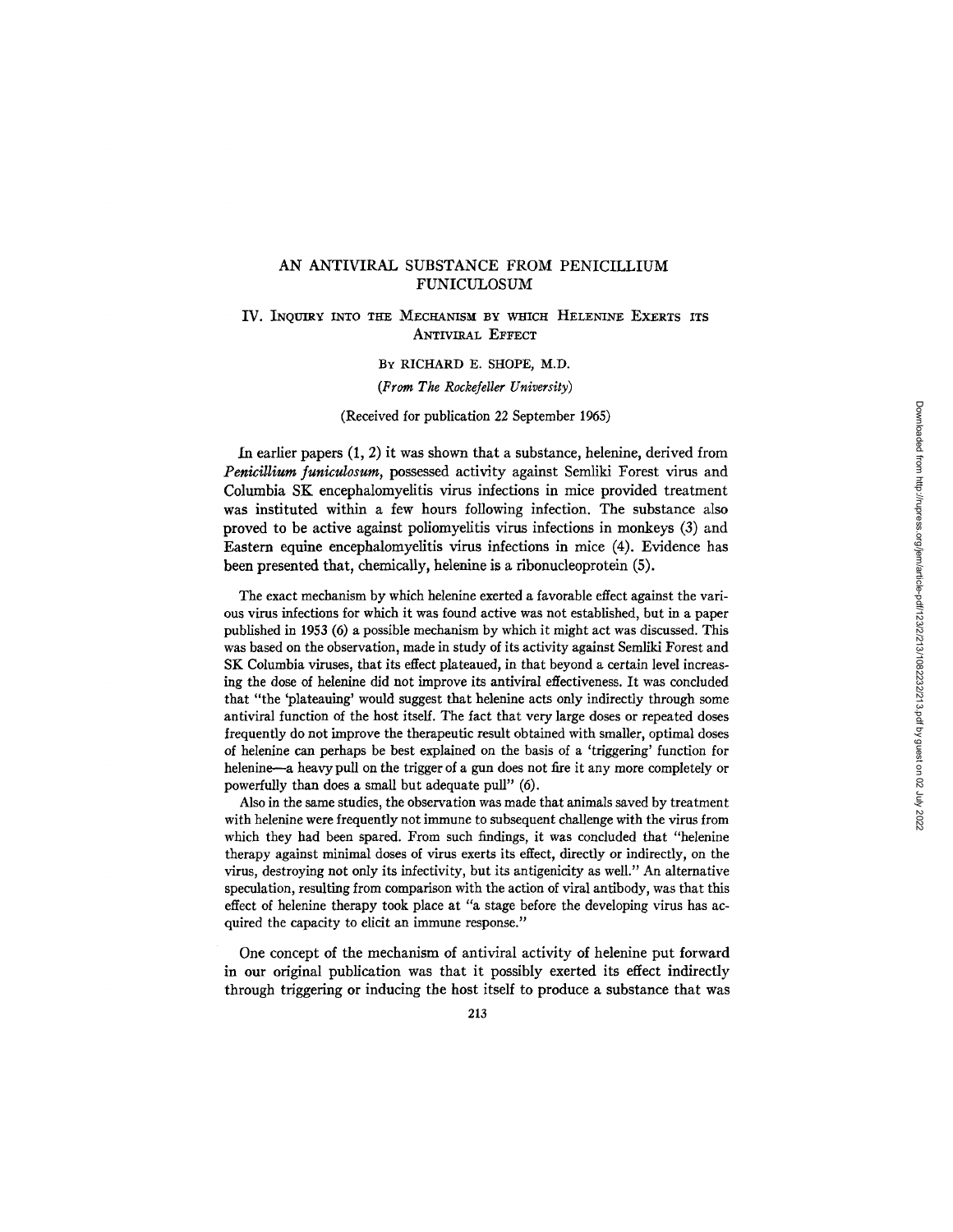## 214 ANTIVIRAL SUBSTANCE FROM PENICILLIUM FUNICULOSUM. IV

transiently effective in preventing virus replication. Furthermore, this substance, whatever it was, either interfered with the acquisition of viral immunity or acted at a stage in virus replication prior to the time that immunizing antigen was produced. This concept of the possible mechanism of helenine antiviral activity was formulated during work carried out between 1946 and 1952 at a time when our knowledge of the mechanisms of virus replication and of interference with viral activity was not as advanced as it is today. Because so much new knowledge concerning those phases of virus activity seemingly implicated in the earlier studies has emerged since publication of the helenine work in 1953, it has seemed worthwhile to reopen these studies, and to consider the findings in the light of our newer virological knowledge.

The findings to be outlined in the present paper support and extend the concept presented earlier that the antiviral activity of helenine results not from direct action of helenine upon the virus itself but rather through an antiviral substance that it induces the treated host to elaborate. The findings furthermore extend the earlier evidence that the sparing effect of helenine in viral infections treated by it is effected without the induction of viral immunity.

#### *Materials*

*Mice.--The* Rockefeller University strain of Swiss mice, free of known specific pathogens, were used in the present work. They were ordinarily about 4 wk of age at the outset of individual experiments.

*Virus.--The* Semliki Forest virus used was the same strain as that employed in our earlier experiments (2) and was initially isolated by Smithburn and Haddow (7). It is lethally pathogenic for our mice in high titer when administered either subcutaneously or intraperitoneally. In the present experiments, infections were induced by the subcutaneous inoculation, under the loose skin of the back, of 0.5 ce of a dilution of virus containing from 10 to 1000 times the amount that regularly killed all untreated control animals. This ordinarily amounted to a  $10^{-6}$  to  $10^{-8}$  dilution of infected mouse brain suspended in veal infusion broth pH 7.4. Pools of brains from about 15 intracerebrally infected mice, harvested when some were dead and the remainder showed characteristic signs of infection, were prepared in 10% suspension in broth and divided among a number of screw-capped vials for storage frozen under  $CO<sub>2</sub>$  until ready for use. Kept in this way, the virus retained an adequate potency and a single batch was sufficient for about 6 months of experimental work. Dilution of the virus suspension to the concentration desired in an individual experiment was made in broth just prior to use and the diluted virus was kept in an ice bath during the time of its administration.

*Helenine.*—The helenine preparations used were prepared essentially as described for earlier work with Columbia SK encephalomyelitis virus (1). The important features of this preparation were as follows.

The mold, *Penicillium funiculosum,* was grown in stationary cultures on the surface of a medium previously described (1) in 32 oz Blake bottles. Each bottle contained 120 cc of medium and, after inoculation with the mold spores, was placed flat on its side and incubated undisturbed at room temperature  $(\pm 26^{\circ}C)$  for from 6 to 10 days. By the end of this time, a heavy fleshy pellicle of surface growth had taken place. The pellicles, together with remaining culture fluid, were poured onto a double layer of surgical gauze in a large falter funnel and the retained pellicles were squeezed almost free of fluid by manual twisting of the gauze in which they were held. Although the fluid portions of the cultures were known from earlier work (1)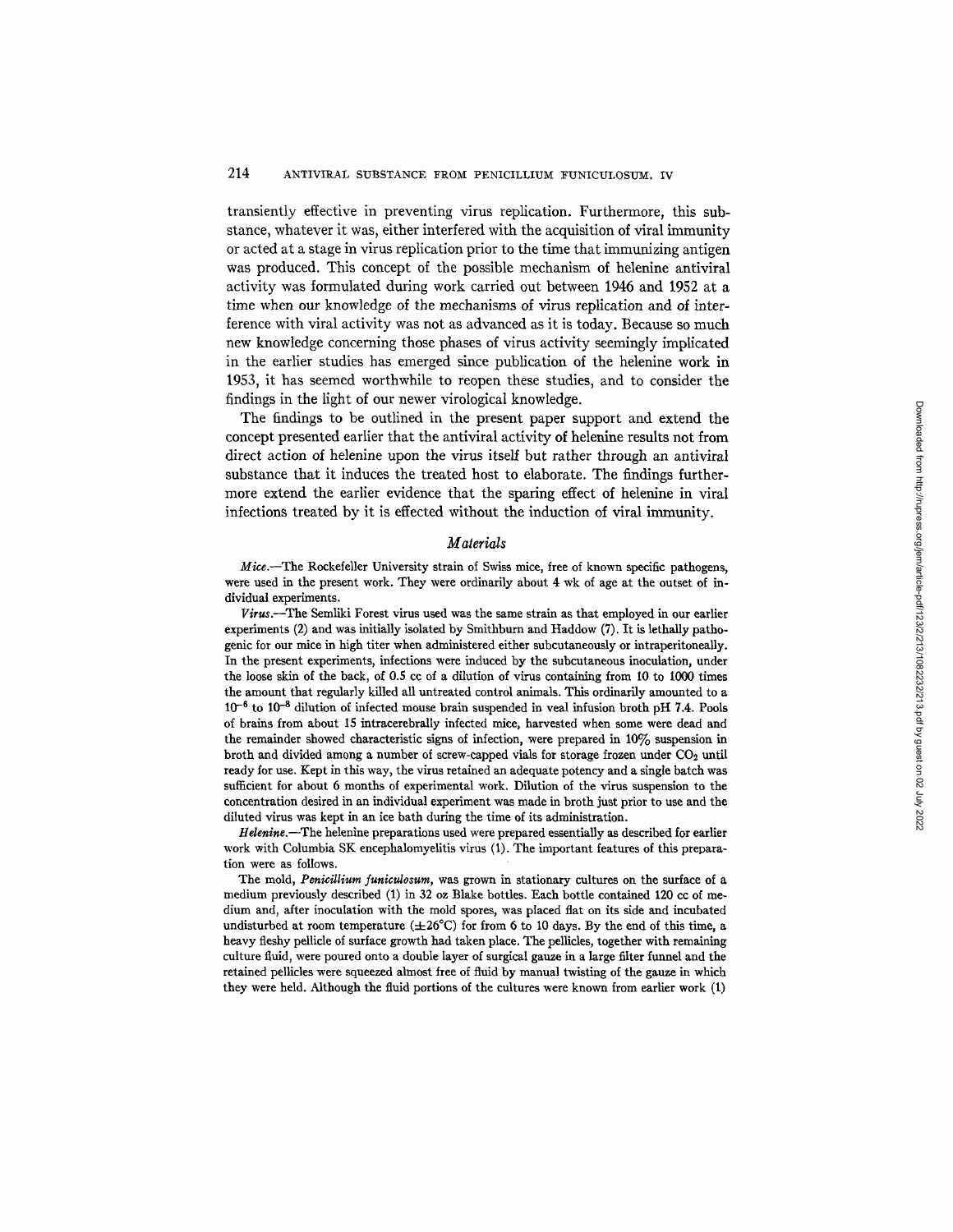to contain some helenine activity, this was of such a low order that in the present experiments it was discarded and only the pellicles were used as a source of helenine.

The pellicles were placed in a Waring Blendor and ground for about 4 min, adding 10 to 15 cc of phosphate-buffered saline (pH 7.0), containing 0.005  $\mu$  magnesium sulfate, for each pellicle ground. The resulting gruel-like suspension was then centrifuged at 2000 RPM at  $5^{\circ}$ C for 30 min in an International refrigerated centrifuge. The supernatant containing most of the helenine activity was decanted for further processing. It was measured and an equal volume of chilled acetone was added to it with stirring. A copious, gummy, sticky precipitate containing all of the antiviral activity resulted. The precipitate, part of which floated, was collected by skimming and by centrifugation at 2000 RPM at  $5^{\circ}$ C for 30 min. The clear supernatant was decanted and discarded and the brown amorphous gummy precipitate was scraped from the bottom and sides of the centrifuge bottles with a spatula using small amounts of phosphatebuffered saline containing 0.005  $\times$  magnesium sulfate to facilitate its removal. Although the precipitate would eventually all suspend or dissolve in the buffered saline by triturating it with a spatula in small amounts of fluid, the process of dissolving it could be facilitated by homogenizing the precipitate with the desired amount of solvent for about 1 min in a Waring Blendor. Ordinarily, in order to achieve a 2- or 3-fold concentration in helenine activity, the precipitate was taken up in a volume of buffered saline amounting to one-hail or one-third of the volume of fluid from which it had originally been precipitated by acetone. The resulting concentrated solution of the acetone precipitate was a brown turbid fluid high in helenine antiviral activity. This could be clarified without significant loss of activity by slow freezing and thawing. In practice, the turbid solution containing helenine was frozen overnight in a mechanical freezer at about  $-15^{\circ}$ C. It was subsequently placed in an incubator at 37°C and thawed without agitation. A clear amber fluid containing a flocculent precipitate resulted. This was centrifuged at 2000 RPM at  $5^{\circ}$ C for 30 min. The clear or slightly opalescent ambercolored supernatant which contained essentially all of the helenine activity was saved and the amorphous precipitate was discarded. It is this clear solution, prepared as just described, that has been used as helenine in the present experiments.

Such solutions of helenine are stable, so far as antiviral activity is concerned, for periods of at least as long as 3 months, if stored frozen in screw-capped vials in a mechanical freezer at about  $-15^{\circ}$ C. In practice, we ordinarily distribute each freshly prepared batch of helenine in  $\frac{1}{2}$  oz vials to be stored frozen until needed for use. For reasons that are not presently apparent, freezing at the temperature of solid  $CO<sub>2</sub>$ , it has been found, is not a satisfactory method for preserving the full activity of helenine. This is contrary to a statement made earlier (6).

# *Methods of Tests*

In previous work (1, 2), study of the effectiveness of helenine in viral infections was limited largely to tests of its capacity to act therapeutically and little or no consideration was given to its ability prophylactically to modify viral activity. In view of the fact that earlier work had indicated that the activity of helenine might result from its stimulation of the host to produce an antiviral material, it seemed possible that its mechanism of action might be more dearly defined if its prophylactic effectiveness were to be studied. The present experiments deal largely with the prophylactic activity of helenine, its action when given prior to the administration of virus. In these experiments, helenine has been routinely injected intraperitoneally and the virus by the subcutaneous route. In each experiment, the animals have been kept under observation for 14 days since we know from experience that all deaths from Semliki Forest virus infection will occur within that interval. At the end of this period of observation, the results were tabulated and the animals either sacrificed and discarded or were tested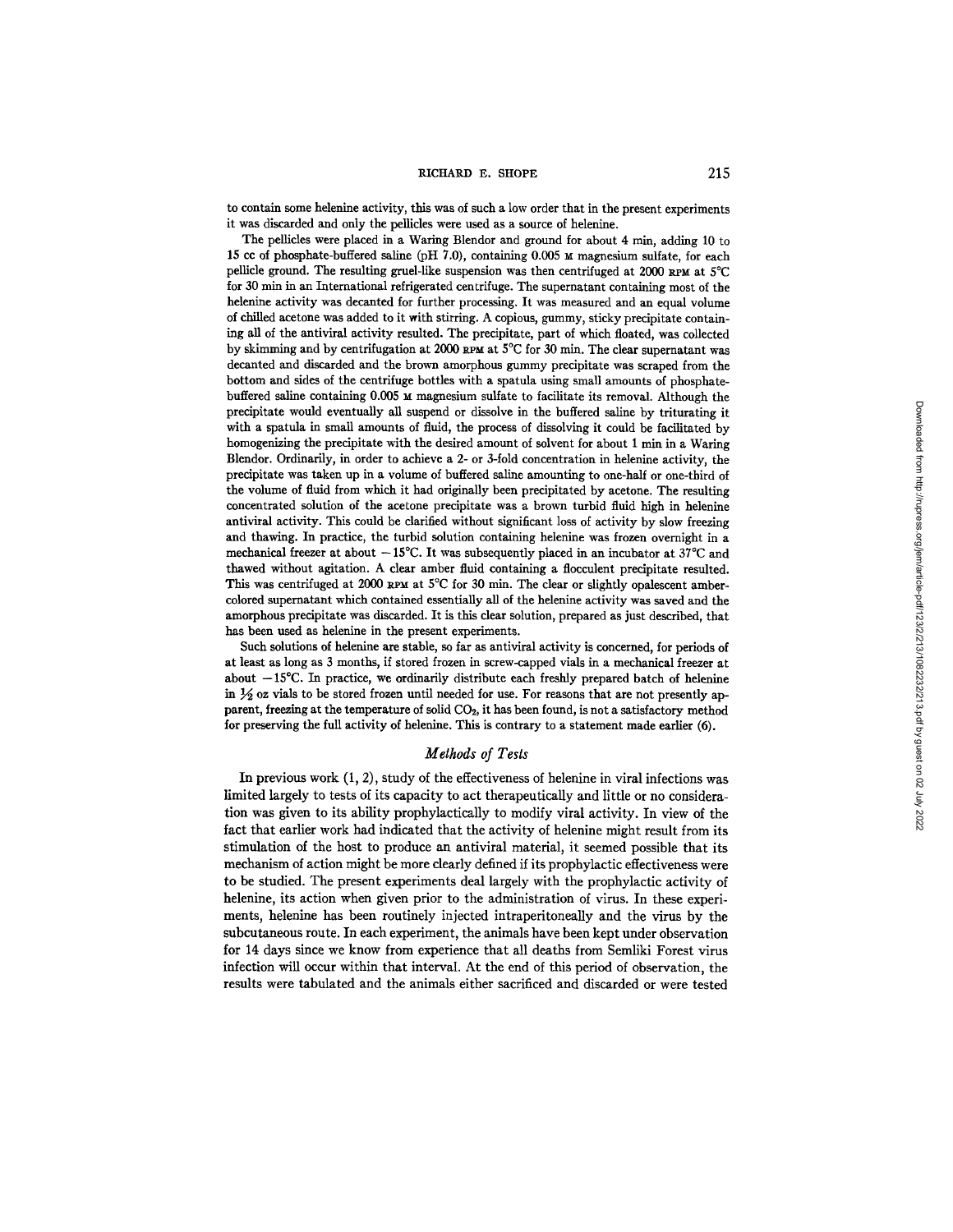for the acquisition of immunity by challenge with the same dosage of virus that they had previously survived.

From the standpoint of tabulating the results, the findings with helenine have been complicated by their variability. In those experiments in which helenine was given at a time to achieve an optimal effect, it has seemed best to record the results on the basis of the actual number of survivors. However, in those experiments in which the timing of the administration of helenine was less favorable and in which only prolongation of survival time, without survivors, was achieved, some other means of recording results had to be resorted to. A comparison of the average survival times, in days, of groups of treated animals, with the average survival time of untreated control animals, was

| г<br>. . |  |
|----------|--|
|----------|--|

*Prophylactic Effect of Helenine Prepared from Cultures of Various Colony Isolates of Penicillium funiculosum and Failure of Surviving Mice to Devdop Immunity* 

| Helenine from culture No.*              | Initial infection with Semliki Forest<br>virus subcutaneously | Challenge infection<br>with Semliki Forest<br>virus subcutaneously! |                  |
|-----------------------------------------|---------------------------------------------------------------|---------------------------------------------------------------------|------------------|
|                                         | Survival index                                                | Survivors                                                           | <b>Survivors</b> |
| $BC 17-5$                               | 3.7                                                           | $39/39$ §                                                           | 1/39             |
| $R$ 5-4                                 | 3.1                                                           | 11/15                                                               | 0/11             |
| $G.28 - 4$                              | 3.3                                                           | 5/7                                                                 | 1/5              |
| $BC 64-4$                               | 3.7                                                           | 7/7                                                                 | 0/7              |
| $R$ 5-5                                 | 3.6                                                           | 6/7                                                                 | 1/6              |
| Controls, average days survived $= 3.8$ |                                                               | 0/18                                                                |                  |

\* Administered intraperitoneally 24 hr before subcutaneous inoculation with virus.

 $\ddagger$  Surviving mice challenged 2 wk after initial infection with same dose of virus.

§ Surviving mice

No. of mice in group

achieved by dividing the value for the treated groups by the corresponding value for the control group. The quotient of this division is a value that enables estimation of the therapeutic efficacy of a substance under test, and will be referred to as the survival index (SI). In the present paper, in appraising the antiviral efficacy of helenine, the results will be recorded both on the basis of the actual number of survivors as well as the survival index.

Mice that survived their initial infection with Semliki Forest virus for 14 days and that were then challenged to test for the acquisition of immunity were injected subcutaneously with the same dose of virus they had previously survived. Since, as will be shown later, mice almost never withstood rechallenge, the results will be recorded only on the basis of survivors.

# *Prophylactic Effect of Helenine against Semliki Forest Virus*

Several samples of helenine prepared from cultures of *P. funiculosum* derived from individual colony isolates of the mold were tested for their capacity to protect mice against Semliki Forest virus when a single injection preceded the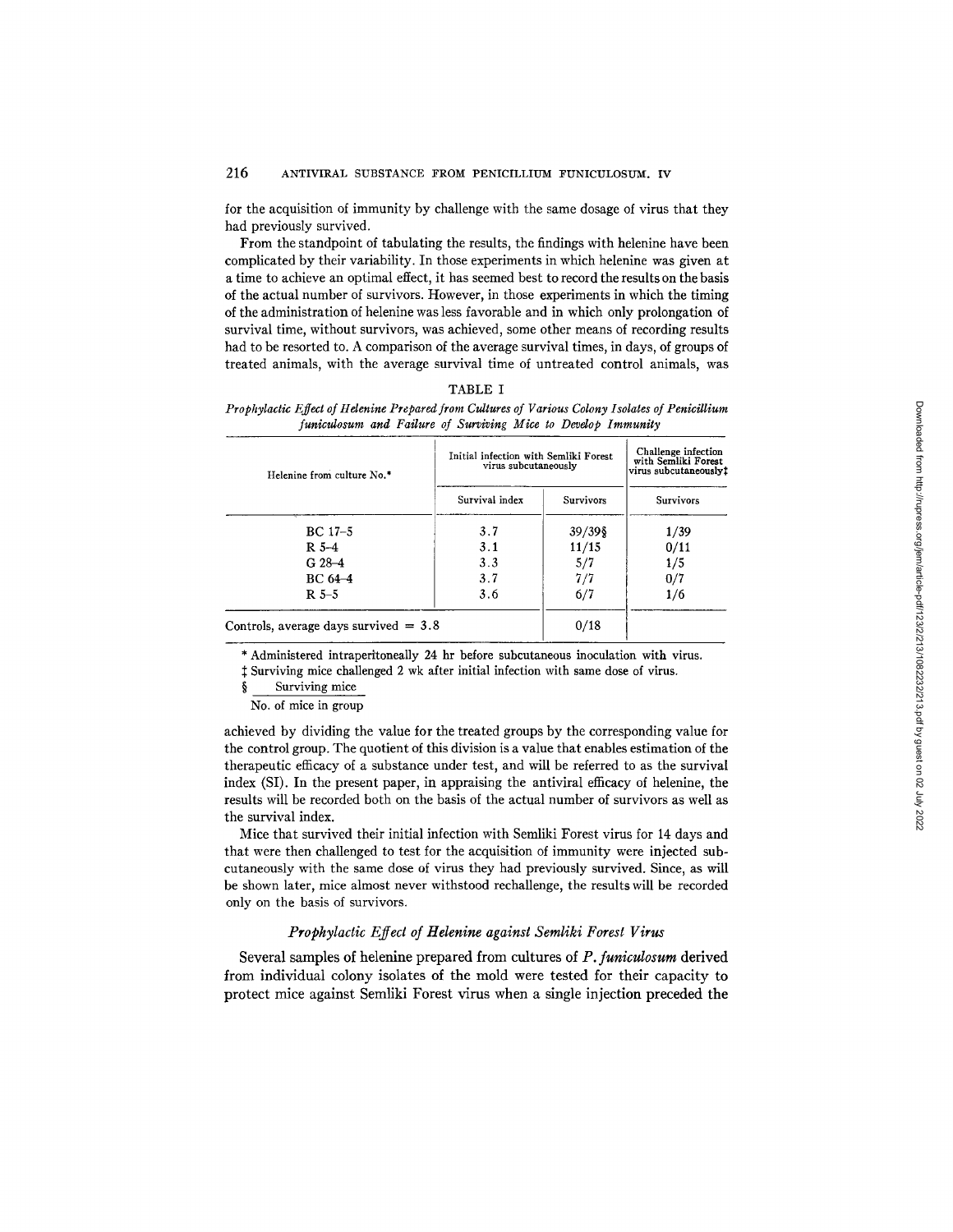virus infection by 24 hr. As shown by the results given in Table I, helenine saved 68 out of the 75 mice, to which it was given prophylactically, from a dose of Semliki Forest virus that killed all of 18 control mice in an average of just under 4 days. Of the 68 mice saved by helenine, only 3 survived infection 2 wk later

| Time of intraperitoneal administration of<br>helenine                 | Initial infection with Semliki Forest<br>virus subcutaneously | Challenge infection<br>with Semliki<br>Forest virus<br>subcutaneously* |                  |  |
|-----------------------------------------------------------------------|---------------------------------------------------------------|------------------------------------------------------------------------|------------------|--|
|                                                                       | Survival index                                                | <b>Survivors</b>                                                       | <b>Survivors</b> |  |
| 4 days before infection                                               | 1.3                                                           | 1/271                                                                  | 0/1              |  |
| $\mathcal{C}$<br>$\epsilon$<br>$\left\langle \right\rangle$<br>3      | 2.2                                                           | 9/25                                                                   | 0/7              |  |
| $\overline{2}$<br>$\boldsymbol{\epsilon}$<br>$\epsilon$<br>$\epsilon$ | 4.0                                                           | 25/27                                                                  | 0/22             |  |
| "<br>"<br>1 day                                                       | 3.8                                                           | 25/29                                                                  | 0/25             |  |
| $\epsilon$<br>44<br>12 <sub>hr</sub>                                  | 3.8                                                           | 25/29                                                                  | 0/25             |  |
| $\epsilon$<br>$\epsilon$<br>46<br>6                                   | 3.3                                                           | 20/29                                                                  | 0/20             |  |
| "<br>$\epsilon$<br>$\epsilon$<br>3                                    | 2.1                                                           | 1/12                                                                   | 0/1              |  |
| $\epsilon$<br>$\epsilon$<br>$\overline{2}$<br>66                      | 1.8                                                           | 0/22                                                                   |                  |  |
| $\epsilon$<br>$\epsilon$<br>$\epsilon$<br>1                           | 1.7                                                           | 0/12                                                                   |                  |  |
| 1 hr after infection                                                  | 1.8                                                           | 1/15                                                                   | 1/1              |  |
| $\epsilon$<br>$\epsilon$<br>$\overline{46}$<br>$\overline{2}$         | 1.5                                                           | 0/15                                                                   |                  |  |
| $\epsilon$<br>$\overline{3}$<br>$\epsilon$<br>44                      | 1.4                                                           | 0/12                                                                   |                  |  |
| $\epsilon$<br>$\overline{\bf{66}}$<br>"<br>4                          | 1.6                                                           | 1/10                                                                   | 1/1              |  |
| $\epsilon$<br>$\overline{66}$<br>"<br>6                               | 1.1                                                           | 0/7                                                                    |                  |  |
| "<br>$\epsilon$<br>$\epsilon$<br>12                                   | 1.2                                                           | 0/7                                                                    |                  |  |
| 66<br>18 "<br>"                                                       | 1.1                                                           | 0/7                                                                    |                  |  |
| "<br>66<br>24 "                                                       | 1.1                                                           | 0/7                                                                    |                  |  |
| Controls, average days survived $= 3.4$                               |                                                               | 0/39                                                                   |                  |  |

|                                                                                       |  | TABLE II |  |  |  |  |
|---------------------------------------------------------------------------------------|--|----------|--|--|--|--|
| Prophylactic Effectiveness of Helenine against Semliki Forest Virus Infection in Mice |  |          |  |  |  |  |

\* Surviving mice challenged 2 wk after initial infection with same dose of virus.

:~ Surviving mice

No. of mice in group

when inoculated with the same dose of virus from which they had initially been spared by helenine. This experiment demonstrated that helenine exerts a marked prophylactic effect against Semliki Forest virus infection and that the mechanism by which it exerts its antiviral activity is one which achieves its effect before viral immunity is acquired.

# *Influence of Time of Administration on Antiviral Effectiveness of ttelenine*

In order to determine the period of time preceding infection during which helenine might be effective in protecting mice from death by Semliki Forest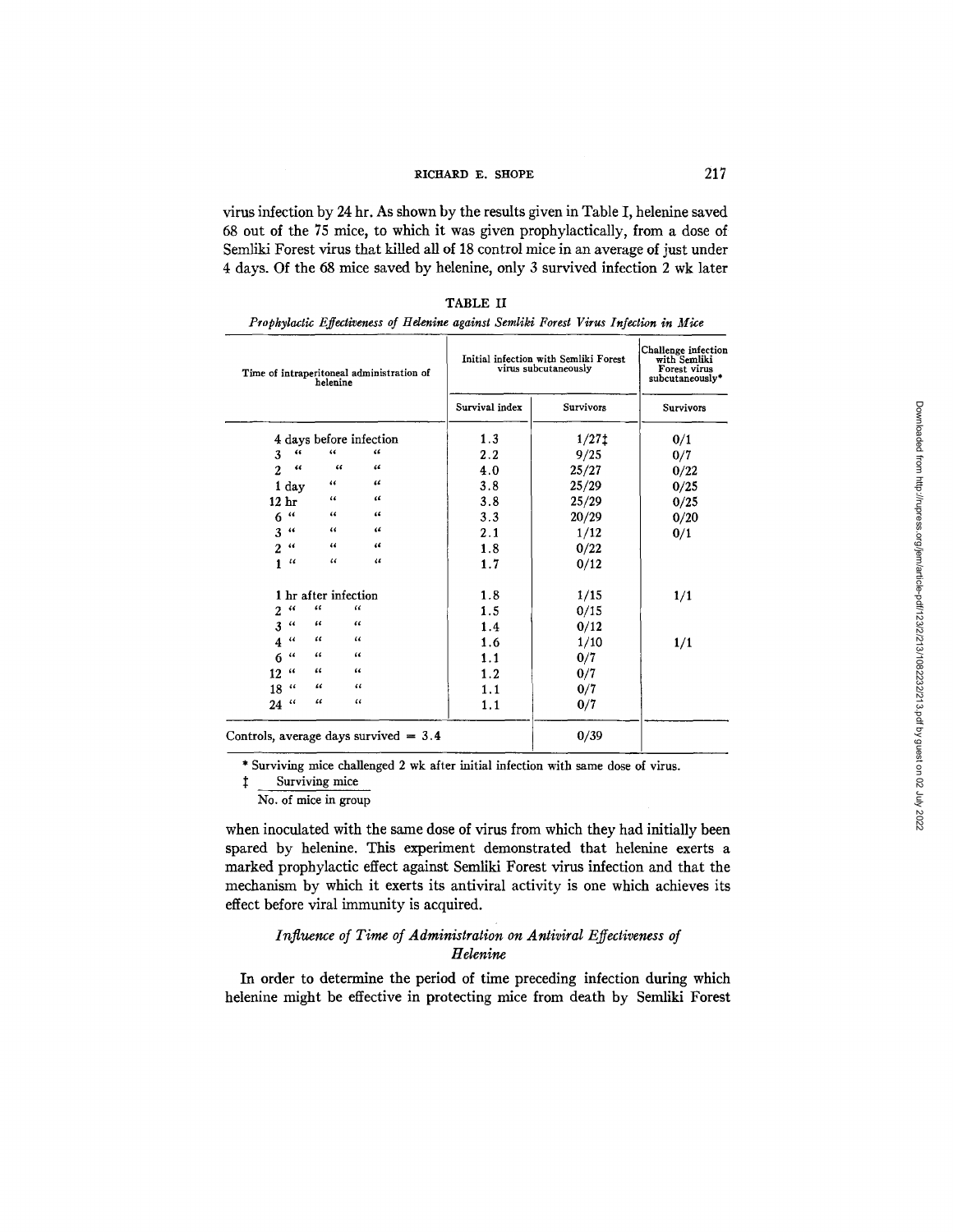### 218 ANTIVIRAL SUBSTANCE FROM PENICILLIUM FUNICULOSUM. IV

virus, an experiment in which it was administered at various periods before and after virus infection was conducted. The results are recorded in Table II.

As shown by the findings outlined in this table, helenine exerts very little antiviral effect when a period of 4 days elapses between its administration and virus infection. The animals in this group survived somewhat longer than the untreated controls but all except one out of the 27 in the group succumbed. When 3 days intervened between helenine administration and infection with virus, the treated animals lived on an average of over twice as long as the controls and 9 out of the 25 in the group survived. It was apparent from this result that considerable antiviral effect persisted for at least 3 days after helenine administration. Helenine administered 2 days, 1 day, and 12 hr prior to virus infection exerted a maximal antiviral effect and most of the treated mice survived. So far as could be told from these results, the helenine effect persisted in its full strength for a period extending between 12 and 48 hr after its administration. This constituted a plateau of full effectiveness of approximately 36 hr duration beginning 12 hr after administration.

Helenine given 6 hr before virus still exerted a rather marked antiviral effect as evidenced by the survival of about two-thirds of the mice in this group. However its effectiveness diminished rapidly after this and when it preceded infection by only 3 hr, it no longer saved the lives of most of the mice in the group though it still doubled their survival time. Among the mice treated with helenine at intervals from 2 hr before infection to 4 hr after infection, there were essentially no survivors although all groups showed a significant increase in survival time as compared with the untreated controls. Helenine given 6 hr or longer after infection was completely without antiviral effect in the present experiment. It should perhaps be pointed out that the dose of Semliki Forest virus used in testing the antiviral efficacy of helenine in this experiment was a particularly potent one as evidenced by its killing all of the 39 control mice in an average of 3.4 days. Had the infectivity test been a less rigorous one, there would undoubtedly have been animals surviving in some of those groups which in the present experiment exhibited only prolongation of life. Even with this relatively severe infectivity test, however, the results shown in Table II indicate clearly that a certain rather definite period of time must intervene after helenine administration for the development of effective antiviral action. The indication is strongly apparent from these results that helenine itself is not the substance directly responsible for the antiviral effect under study. Rather the ultimate material responsible would appear to be something generated by the host itself which reaches full effectiveness between 6 and 12 hr after helenine administration and then persists for about 36 hr. This material, whatever its nature may be, begins to decrease sometime between 2 and 3 days after its induction by helenine and has largely disappeared by 4 days.

As in the earlier experiment, all of the survivors in the present experiment that had received helenine prophylactically succumbed when later challenged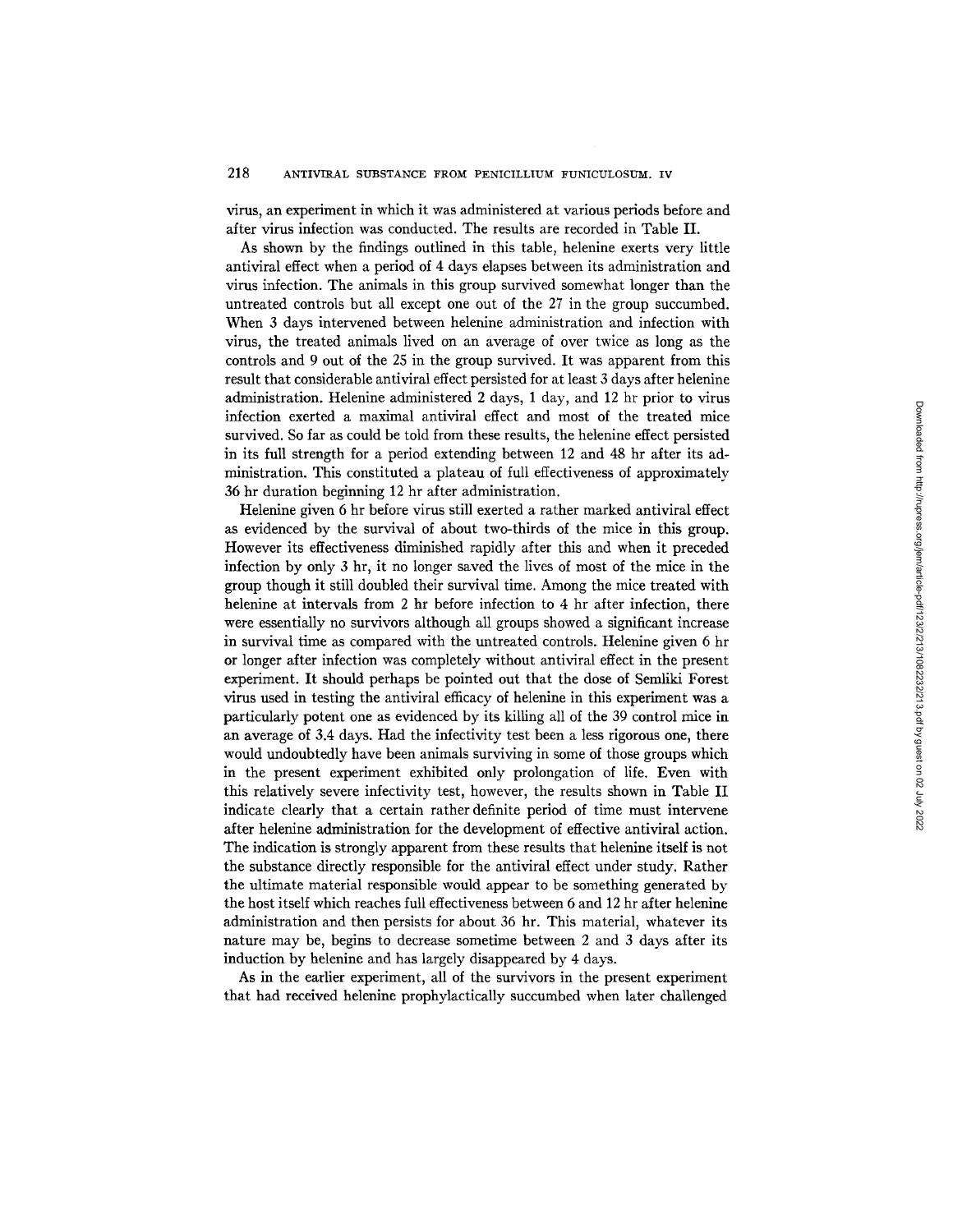on the 14th day with a dose of virus from which they had been initially spared. Both of the 2 mice that survived from among the groups treated with helenine after infection survived the challenge dose of virus. This observation is probably of doubtful significance since experience with larger numbers of animals surviving in similar experiments has indicated that animals saved by helenine are usually still fully susceptible to virus infection regardless of whether the helenine responsible for sparing them initially was administered before or shortly after virus infection.

The orientation of the time of effectiveness of helenine with the time of administration of virus, as has been done, does not, in all likelihood, accurately represent the true period of time required for the induction of the antiviral substance by the host because it does not take into account the exact point in the viral infection cycle at which the material acts. Study of the time of first appearance of detectable Semliki Forest virus in various organs of mice infected subcutaneously with a dose of virus the same as that ordinarily employed in the helenine experiments has shown that a period of between 7 and 9 hr elapses between inoculation and the first appearance of detectable virus. In such experiments, approximately 5% tissue suspensions of thymus, lung, liver, spleen, kidney, and brain prepared from pairs of mice killed 1, 2, 3, 4, 5, 7, 9, 10, 11, 13, and 15 hr after subcutaneous infection were tested for the presence of virus by mouse inoculation. No virus was detectable by this procedure for the first 7 hr after inoculation. At the 9th hr after inoculation, virus was present, in small amounts as judged by the prolonged survival of mice receiving the organ suspensions, in the lungs, liver, and spleen, but not in the thymus, kidney, or brains. From the 10th hr onward, virus was present in all organs tested as well as in the brain.

Assuming from these findings that virus given subcutaneously, in the dosage under study, has gone through one complete replicative cycle sometime between 7 and 9 hr after administration and that mice saved after this period should therefore be immune to subsequent infection with the virus, it must be concluded, since helenine-spared mice are ordinarily not immune, that helenine acts at a point in viral replication sometime prior to the 9th hr postinoculation. The mechanism through which the antiviral substance induced in mice by helenine might act to interfere with the development of virus and the relationship of this point of action to the timing of the period of effectiveness of helenine will be discussed later.

#### *Attempted Exhaustion of the Helenine Effect*

With the acquisition of evidence that helenine exerted its effect by inducing the host to which it was administered to produce an antiviral substance, it seemed worthwhile to try to determine whether this capacity of the host could be exhausted by repeated injections of helenine.

To do this, injections of helenine were spaced at 2- or 3-day intervals, the one succeeding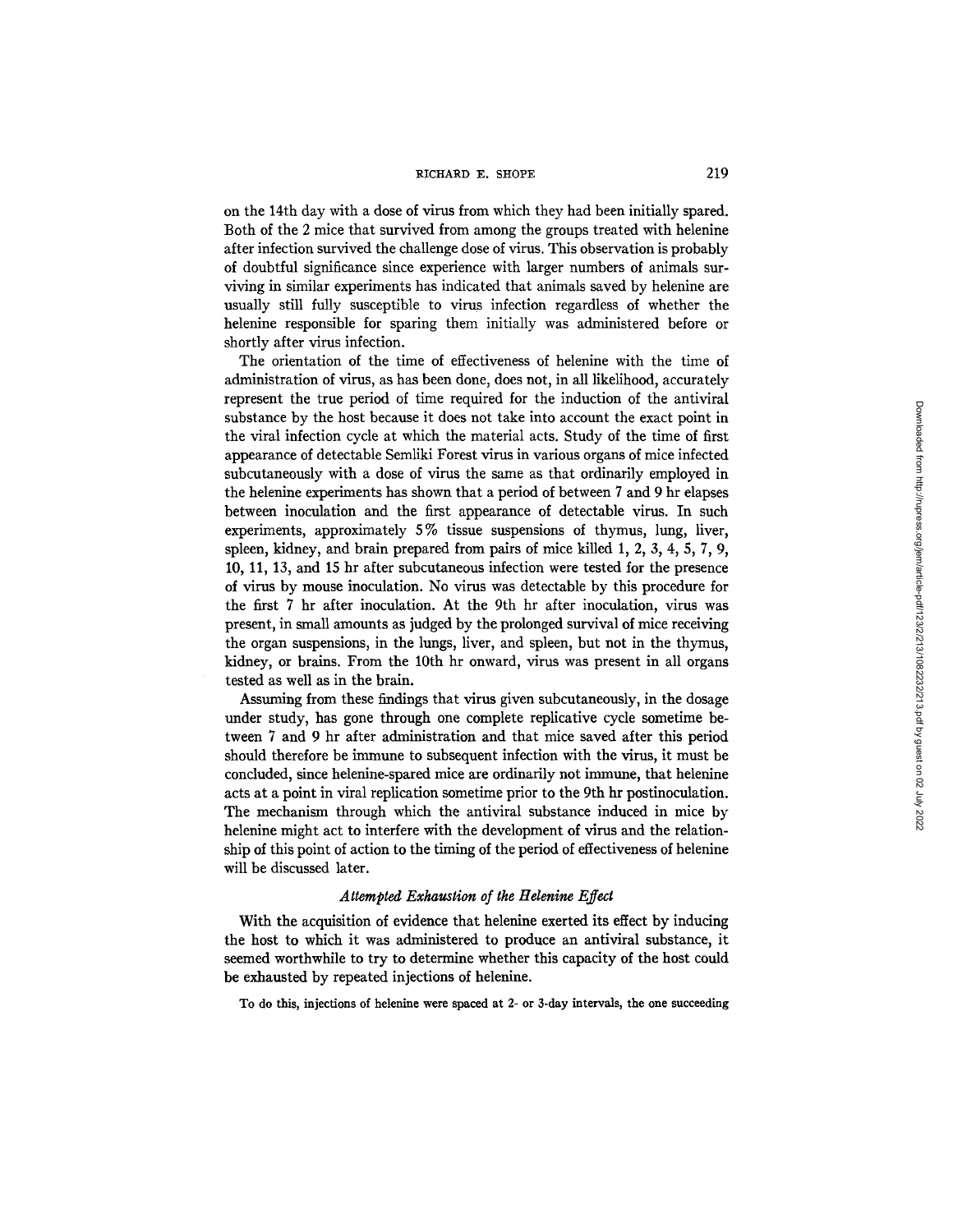### 220 ANTIVIRAL SUBSTANCE FROM PENICILLIUM FUNICULOSUM. IV

**the** previous one just when the full effectiveness of the preceding helenine injection, to judge from the findings recorded in Table II, should be near its peak or beginning to wane. In an initial experiment, individual groups of mice were given from 1 to 7 injections of helenine intraperitoneally at these intervals and the last injection in each instance was administered 24 hr before the animals were inoculated with Semliki Forest virus subcutaneously at a  $10^{-8}$  dilution of infected mouse brain.

The results of this first experiment were irregular in that they failed to yield an end point indicating complete exhaustion of the capacity of the host to react

|                                                        | Infection with Semliki Forest virus subcutaneously          |           |  |  |
|--------------------------------------------------------|-------------------------------------------------------------|-----------|--|--|
| Helenine intraperitoneally at<br>2- or 3-day intervals | Dilutions of infected mouse brain injected in 0.5 cc dosage |           |  |  |
|                                                        | $10^{-8}$                                                   | $10^{-7}$ |  |  |
| No. of injections*                                     | Survivors                                                   | Survivors |  |  |
| 9                                                      |                                                             | 0/14      |  |  |
|                                                        | 3/81                                                        | 0/14      |  |  |
|                                                        | 4/8                                                         |           |  |  |
| 5                                                      | 2/7                                                         | 3/13      |  |  |
| 4                                                      | 2/7                                                         |           |  |  |
| 3                                                      | 3/7                                                         |           |  |  |
| 2                                                      | 4/6                                                         |           |  |  |
|                                                        | 5/7                                                         | 12/14     |  |  |
| Controls, untreated                                    | 0/7                                                         | 0/15      |  |  |

TABLE III *An Attempt to Exhaust the Hdenine Effect by Multiple Repeated Injections* 

\* Last injection of helenine in each group 24 hr before infection with virus.

:~ Surviving mice

No. of mice in group

favorably to a prophylactic injection of helenine given 24 hr prior to infection. As shown in the second column of Table III, a few of the mice that had had from 2 to 6 injections of helenine preceding the last prophylactic dose withstood a  $10^{-8}$  dilution of virus. This indicated that, even though multiple preceding injections of helenine may have diminished the ability of certain of the mice to respond to the final injection of helenine, some remained capable of responding sufficiently to protect them from a fatal outcome with the dilution of virus employed to challenge them. Since it seemed possible that a stiffer virus challenge in the experiment might have resulted in a more definitive demonstration of exhaustion of the capacity to respond to helenine, a second experiment was conducted with the view in mind of challenging these animals with a greater concentration of virus.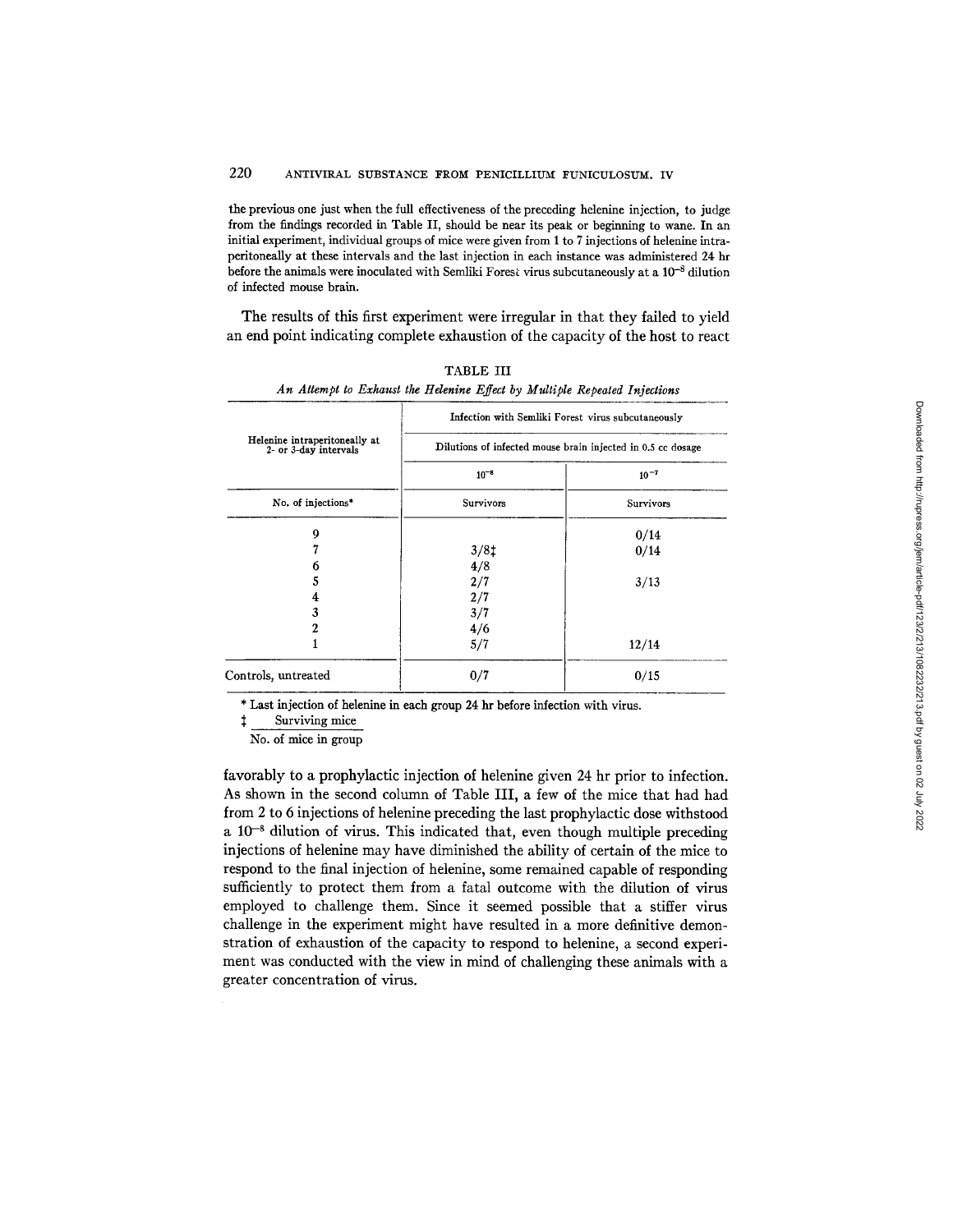In this second experiment, one group of animals received 9, a second group 7, and a third group 5, injections of helenine spaced at 2- or 3-day intervals, and in each group the final injection of helenine was administered 24 hr before infection. A fourth group of mice received only a single injection of helenine 24 hr before infection. Virus challenge in this experiment was with a  $10^{-7}$  dilution of infected mouse brain, a dose of virus ten times greater than had been employed in the first experiment.

As shown in the third column of Table III, all of the mice in the groups receiving either 6 or 8 injections prior to the final prophylactic dose of helenine died when challenged with the  $10^{-7}$  dilution of virus. In like manner, 10 of the 13 mice in the group receiving four injections of helenine prior to the final

|                      | Helenine intraperitoneally              | Initial infection with Semliki Forest<br>virus subcutaneously | Challenge infection<br>with Semliki<br>Forest virus<br>subcutaneously* |                  |  |
|----------------------|-----------------------------------------|---------------------------------------------------------------|------------------------------------------------------------------------|------------------|--|
| No. of<br>injections | Interval before infection               | Survival index                                                | <b>Survivors</b>                                                       | <b>Survivors</b> |  |
| 1                    | 24 hr                                   | 2.5                                                           | 7/71                                                                   | 0/7              |  |
| 3                    | 2, 3, and 4 wk                          | 0.92                                                          | 0/14                                                                   |                  |  |
| 4                    | 2, 3, and 4 wk and 24 hr                | 2.41                                                          | 12/13                                                                  | 0/12             |  |
|                      | Controls, average days survived $= 5.6$ |                                                               | 0/7                                                                    |                  |  |

TABLE IV *A n Attempt to Demonstrate the Acquisition of Immunity to the Hdenine Effect* 

\* Surviving mice challenged 2 wk after initial infection with same dose of virus.

İ Surviving mice

No. of mice in group

prophylactic dose also succumbed. In contrast, only 2 of the 14 mice in the group receiving but a single injection of helenine 24 hr before inoculation with virus died. All of 15 control mice in the experiment succumbed. As in the preceding experiments, surviving mice developed no immunity as a result of their initial exposure to virus and were susceptible when rechallenged 14 days later with the same dose of virus that they had earlier withstood.

It seems clear that the results recorded in Table III indicate that the prolonged administration of helenine at 2- or 3-day intervals markedly weakens, and in some instances exhausts, the capacity of the mouse to respond favorably to a prophylactic dose of helenine given 24 hr before virus infection. These findings further support the view that helenine does not act directly on the virus but rather exerts its antiviral effect by inducing the host to elaborate a material which is responsible for the antiviral effect. This material, whatever its character, seemingly does not exist in the host in unlimited amount as evidenced by the failure of the host to continue its elaboration indefinitely when repeatedly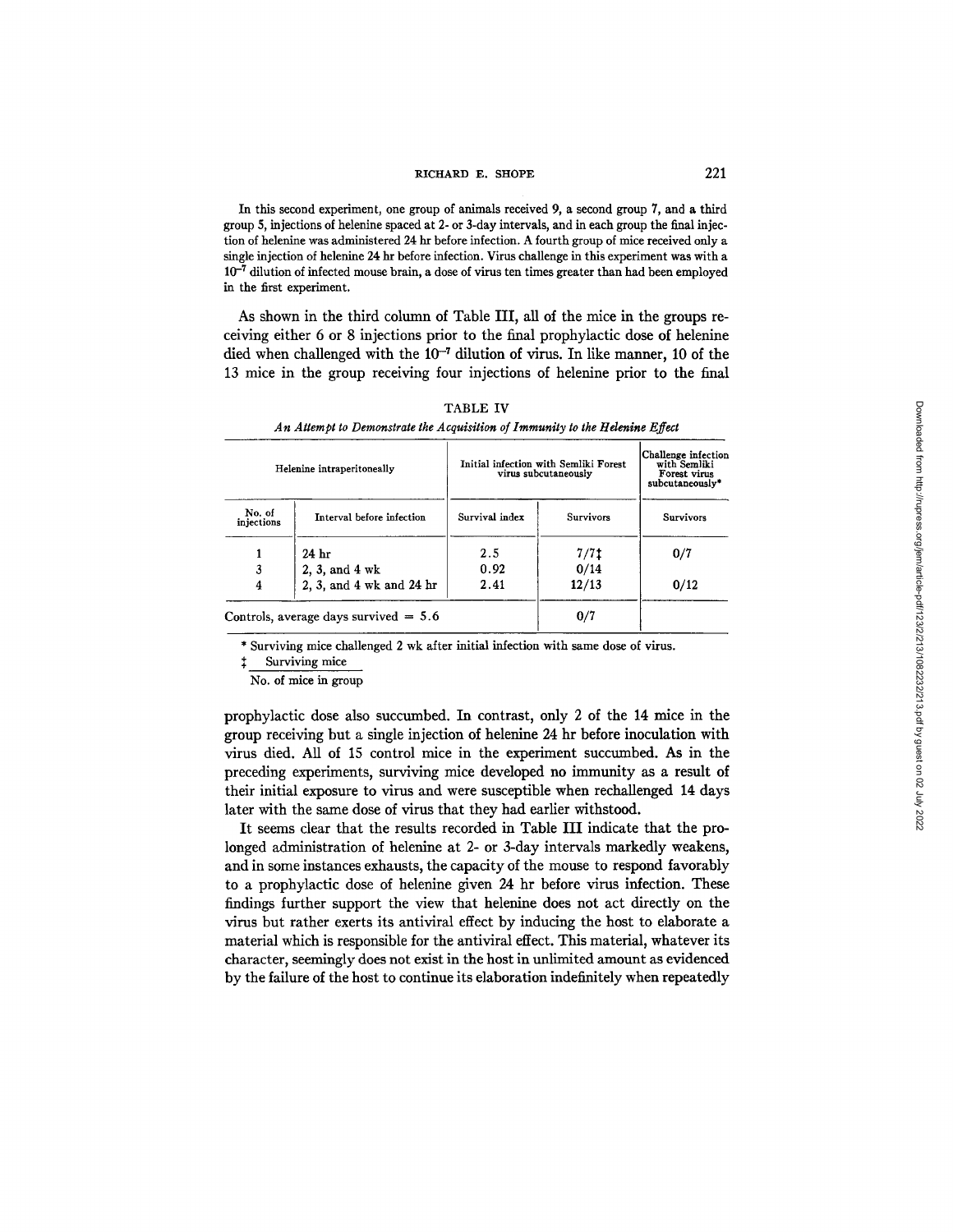stimulated by helenine injections spaced at intervals favorable to its continuous elaboration.

#### *Attempted Demonstration of Immunity to the Helenine Effect*

In order to test the possibility that the anfiviral material induced in mice might be antigenic, two groups of mice were given three intraperitoneal injections of helenine spaced at weekly intervals 2, 3, and 4 wk prior to infection subcutaneously with Semliki Forest virus. One of these groups, together with another group of animals, were injected intraperitoneally with helenine 24 hr before inoculation with virus.

As shown in Table IV, the mice that had had three injections of helenine at weekly intervals and then a prophylactic injection 24 hr before infection reacted to the infection just as did the group that received only the prophylactic injection of helenine and 12 of the 13 mice in this group survived. All 14 of the mice in the group that had had three weekly injections of helenine terminated 2 wk prior to infection and no prophylactic dose, died in roughly the same average number of days as did the controls. The outcome of this experiment indicated that mice in which the antiviral substance had been induced by helenine three times at weekly intervals did not become refractory to its effect as a result of these previous exposures. The indication was that the antiviral substance, whatever its character, was not antigenic for the host in which it was induced under the conditions of this experiment.

### DISCUSSION

The findings in the present experiments have supported the tentative conclusions drawn from those of earlier work (6) that the antiviral effect of helenine is not due to a direct action of helenine itself but rather results indirectly through the stimulation by it of some antiviral function of the host itself. Evidence for this conclusion is supplied, so far as the present experiments are concerned, by the finding that a definite period of time must elapse between the administration of helenine to a host and the acquisition by that host of full resistance to viral infection. Were the antiviral effect a direct action of helenine itself, it would be anticipated that its greatest activity would be expressed within a short time after administration when the concentration of helenine in the host was presumably greatest and that it would then diminish.

It might perhaps be postulated that the observed lapse of time necessary for the host to acquire full protection against a virus, following helenine administration, corresponded to the period required for the host to convert, through some metabolic process, inactive helenine into a product possessing antiviral activity. Such a postulation would be easier to support were it not for the fact that the antiviral activity, once established in the host, persists in apparently full effectiveness for at least 36 hr. It would be very difficult to think that a metabolite of helenine would be maintained fully effective for so long. Furthermore,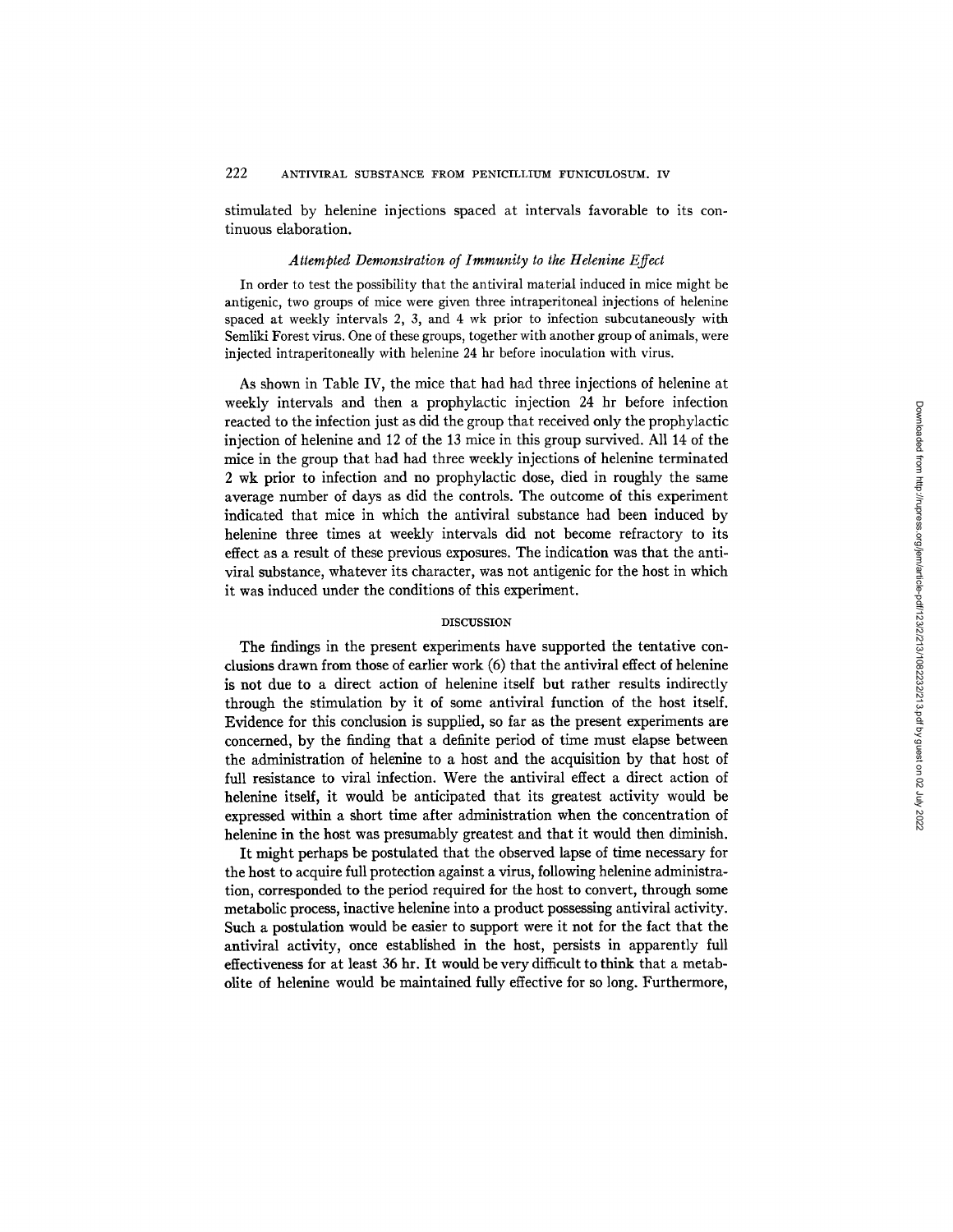if the antiviral effect of helenine resulted directly from a metabolic product derived from it, it would be anticipated that a dose response to it would be demonstrable.

The simplest and most readily supportable interpretation of the findings that have been described is that helenine induces the host to produce an antiviral substance and that this induction requires time to reach its maximum effectiveness. In the case of the virus employed in the present experiments, and at the virus dosages studied, the time lapse to assure complete protection of over half the animals, must be approximately 6 hr between helenine administration and virus inoculation. The antiviral substance reaches its height, to judge from its ability to spare the lives of virus-inoculated mice, in approximately 12 hr. It maintains its high level of activity until at least 48 hr after helenine administration and then gradually diminishes until by 96 hr it has largely disappeared. Its maximum activity is thus manifested during a plateau period of 36 hr between 12 and 48 hr after helenine administration.

A finding that has been very constant in the experiments described has been the failure of mice, that were spared by helenine, to develop immunity. Almost uniformly animals saved as a result of helenine administration have been subsequently fully susceptible when later challenged with the same dose of virus from which they had been spared. This observation confirms that made in earlier work (6) which at the time was interpreted as indicating either that helenine therapy acted, directly or indirectly, upon the virus, destroying not only its infectivity but its antigenicity as well, or that its effect occurred during a stage before the developing virus had acquired the capacity to elicit an immune response. Much more is known now than then about virus replication and the finding that helenine-spared mice are still susceptible can be definitely invoked as evidence that the action of the antiviral substance induced by heleuine occurs at a stage in viral nucleic acid replication prior to that in which antigenic viral protein is produced. What is not made evident by the present experiments is whether the antiviral substance acts very early and prevents penetration of virus into cells in which it can develop or later at one of the stages of viral nucleic acid replication before antigenic viral protein is produced.

When one considers the possible sites of action, in the virus replication cycle, of the antiviral substance induced by heleuine, it becomes apparent that the findings recorded in Table II in this paper should all be increased by from 1 to 7 hr, depending on the point in the cycle at which this activity expresses itself. Since infective virus first becomes detectable in small amounts in animals inoculated subcutaneously, in about 9 hr after inoculation, it is apparent that by this time the virus has gone through at least one complete replicative cycle and that mice saved at such time should therefore be immune to later virus challenge. Since helenine-spared mice are not immune to subsequent infection, it must be assumed that the helenine-induced antiviral substance acts at a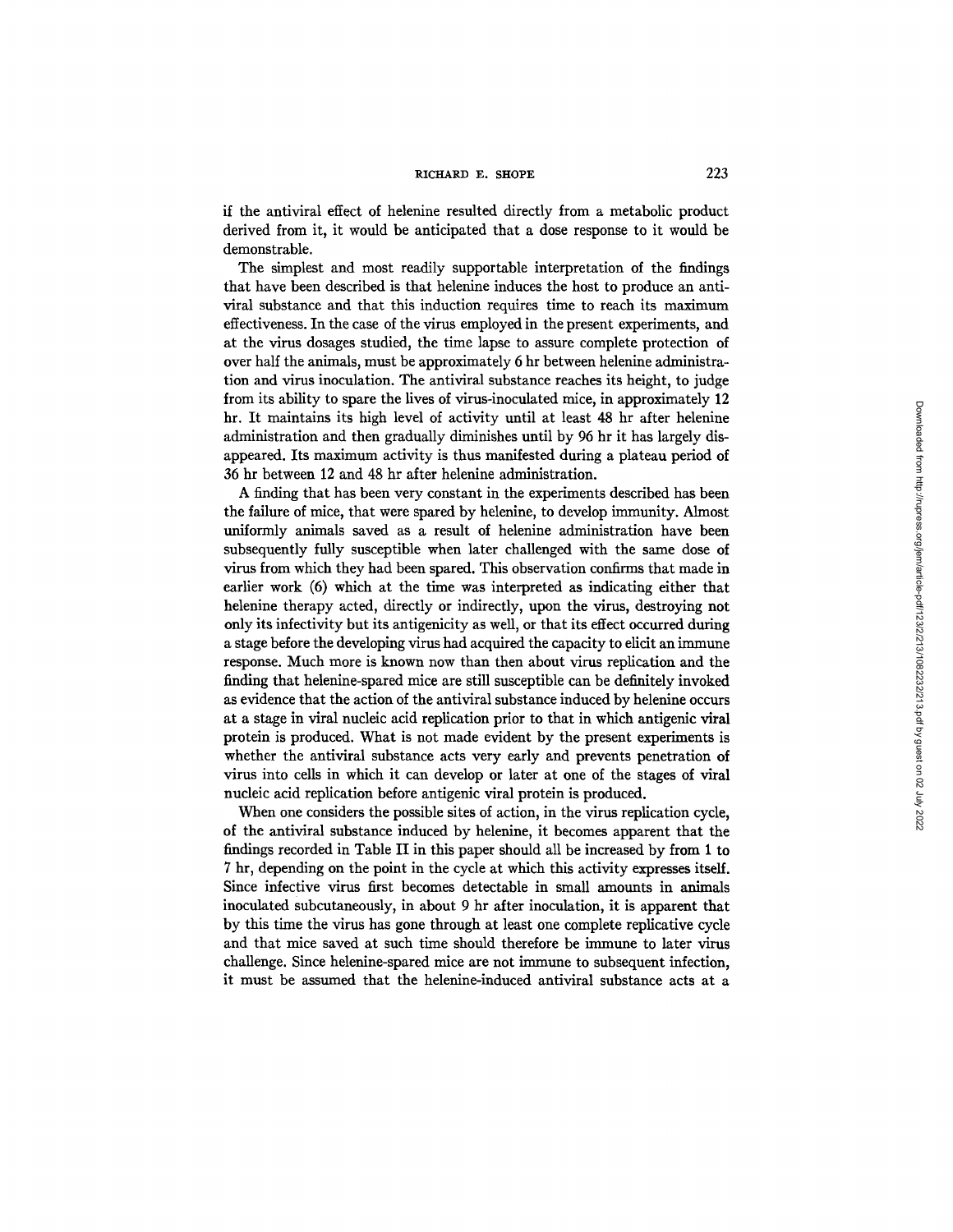time when a total cycle of virus replication has not yet been completed. Thus, if the antiviral substance acted at a point in virus replication just prior to its completion, the period of time required for the host to generate fully effective viral protection after helenine administration could be as long as 13 hr, i.e., the 7 hr elapsing between virus inoculation and the time just before infective virus became first detectable plus the 6 hr, shown from the results in Table II, that must elapse between helenine administration and the acquisition by the host of near-full viral protection. If, on the other hand, the antiviral substance acts to prevent virus penetration of susceptible cells, then its induction to almost full effectiveness within the host would be expected to be but an hour or two longer than the 6 hr indicated by the findings recorded in Table II. In either case, the time required for helenine to induce maximal protection against the fatal infection of mice by Semliki Forest virus should be calculated as from 1 to 7 hr longer than that shown in Table II, depending upon the stage in viral infection at which the helenine-induced antiviral substance actually exerts its life-sparing effect. In like manner, calculation of the period during which its activity persists at a high level of effectiveness would have to be altered correspondingly.

The nature of the helenine-induced antiviral substance cannot be determined from the findings reported. Of the known reactions that can be induced in a host to protect it against the deleterious effects of virus infection, the best studied is the interferon reaction of Isaacs and Lindenmann (8). Interferon is a substance elaborated by virus-infected cells which possesses definite chemical and physical properties dependent upon the host cell producing it. It modifies the cells of the species of host in which it is induced in such a manner as transiently to preclude the normal developmental cycle or the production of pathologic effect of various viruses in these cells. Interferon, responsible for this antiviral effect, is released from the cells producing it in a fully active form. More recently, Isaacs, Cox, and Rotem (9) have found that nucleic acids other than those of viral origin can stimulate cells to produce interferon. Also Kleinschmidt, Cline, and Murphy (10) have attributed the activity of the antiviral agent, statolon, to its capacity to induce interferon production in hosts treated with it. This observation is especially pertinent to our own studies with helenine because, though the chemical nature of statolon and helenine as published (11, 5) are quite different, the in vivo activities of the two materials against virus infections are remarkably similar. Whether, as in the case of statolon (10), the antiviral activity induced by helenine also represents an interferon or interferon-like effect is being studied by Dr. Michael Rytel of the Cornell University Medical College, and his findings will form the basis for a later paper.

At the time that the initial studies with helenine were carried out, Isaacs and Lindenmann had not yet made their pioneering studies of interferon so that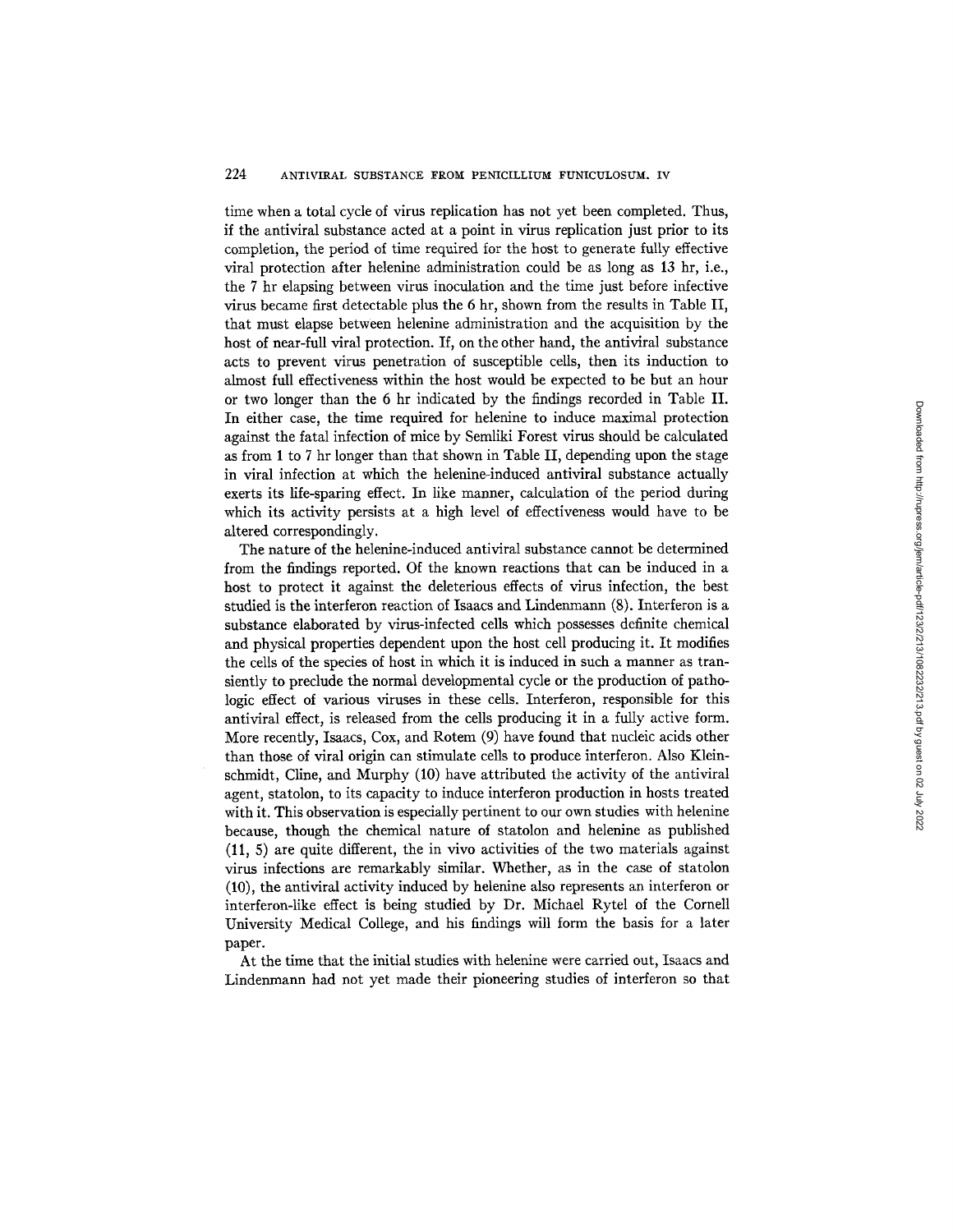no basis as yet existed for comparison of the two antiviral activities. Even now the technical approaches used in the study of helenine and interferon have been so different that there is little basis for comparing the results obtained. The work with interferon has been done largely in embryonating eggs or cell culture and relatively little has been conducted in the intact host. Helenine studies, on the other hand, aside from those currently being carried out by Rytel, have dealt almost entirely with the antiviral activity of the substance in the intact host. Strangely enough, these two approaches have resulted in divergent findings so that aside from the fact that both interferon and helenine interfere with the progress of virus infections, the remaining findings have few facets that can be accurately compared. Thus though the period required for the induction of interferon, as tested in cell culture, by materials administered to intact hosts is known, little attention has been paid to the timing of the acquisition of full protection against viral infection by the host itself. Also though diligent search of the literature has been made, I have been unable to find a single record of any study in which animals saved by interferon have been subsequently tested for immunity to the same virus from which they were spared. Thus, in this respect, there is no knowing whether interferon, like the antiviral substance induced by helenine, spares the lives of virus-infected animals without their acquisition of immunity to the virus from which they were saved. If the antiviral substance induced by helenine is indeed interferon, the prolonged period during which its effect lasts (up to between 48 and 72 hr) as compared with the much briefer periods of its known persistence in the blood stream following stimulation by virus administration, would suggest its depot storage somewhere in the host long after it disappears from the blood stream. It is because of this complete lack of grounds for comparison between the known properties of interferon and the known activities of the helenine-induced antiviral substance that experiments with helenine, designed to study its capacity to induce interferon, have been initiated by Dr. Rytel.

The finding that the prophylactic effect of helenine can be weakened or exhausted by repeated administration at 2- or 3-day intervals furnishes further evidence that the antiviral effect of helenine results not by its direct action on the virus but rather indirectly through some material that the injected host is induced to elaborate. This material seemingly either exists preformed in only limited amounts or is capable of elaboration by the host in only limited amounts under the stimulus of helenine. Its exhaustion in the experiments under discussion was not accompanied by any evident deleterious effect on the host, for the mice, even those that received as many as nine injections of helenine, appeared lively and grossly normal prior to infection with virus.

The failure to induce immunity to the antiviral substance, repeatedly induced by injections of helenine at weekly intervals, was evidenced by the continued prophylactic effectiveness of helenine in mice infected after such treatment.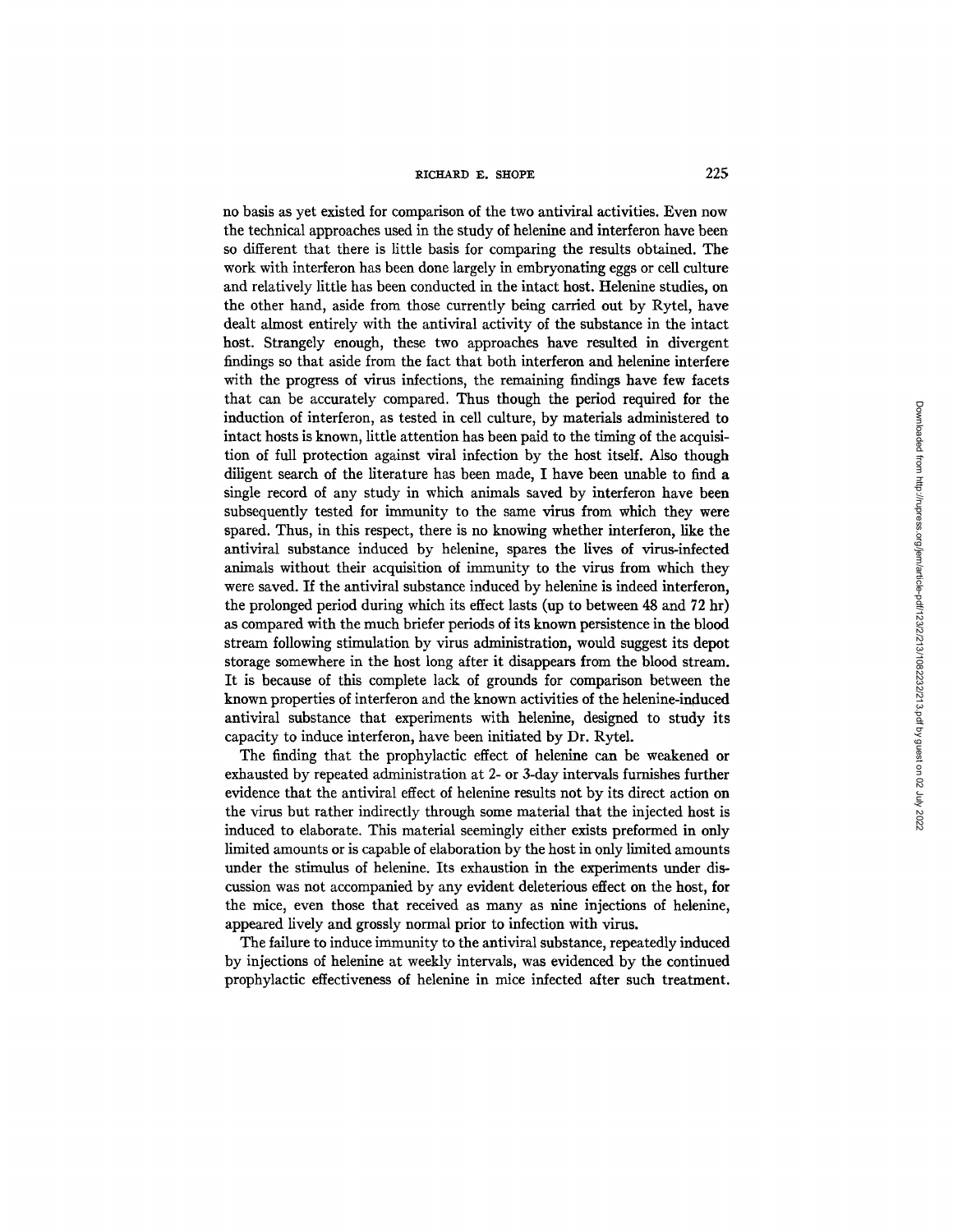Under the experimental conditions prevailing in the experiments described, the antiviral substance, whatever its character, seemingly was not antigenic for the host in which it was induced by helenine. This would suggest that it was either not protein in character or if protein, was one native to the host in which induced.

## SUMMARY

1. Helenine injected intraperitoneally 24 hr prior to a regularly fatal dose of Semliki Forest virus saves most of the mice to which it is administered.

2. Mice saved by helenine develop no viral immunity and regularly succumb when rechallenged 2 wk later with the same dose of virus from which they were originally saved.

3. The time during which helenine is optimally effective in protecting mice from death by Semliki Forest virus covers a period of approximately 36 hr beginning after about 12 hr and extending to 48 hr before virus infection. When periods of less than 12 hr, or more than 48 hr, elapse between the time of helenine administration and virus inoculation, its protective effectiveness diminishes progressively.

4. Repeated injections of helenine at 2- or 3-day intervals, if continued long enough, exhaust the capacity of a host to respond favorably to helenine administered 24 hr before virus inoculation.

5. Helenine injections at intervals of 4, 3, and 2 wk before its administration 24 hr prior to infection do not decrease the effectiveness of this final dose in protecting mice from fatal infection by the virus.

The experimental results here reported indicate that, as suggested by the findings of earlier work, helenine does not act directly as an antiviral substance, but instead exerts its effect through some substance that it induces the host to elaborate. The nature of this induced antiviral substance is as yet unknown though, to judge from the failure of spared mice to acquire viral immunity, it appears to act at a stage in viral replication prior to that at which antigenic viral protein is produced.

The findings with helenine and those thus far reported for interferon afford no factual basis for judging the relationship of the two, if any.

#### BIBLIOGRAPHY

- 1. Shope, R. E., An antiviral substance from *Penicillium funiculosum.* 1. Effect upon infection in mice with swine influenza virus and Columbia SK encephalomyelitis virus, *J. Exp. Mred.,* 1953, 97, 601.
- 2. Shope, R. E., An antiviral substance from *Penicillium funiculosurn.* II. Effect of helenine upon infection in mice with Semliki Forest virus, *J. Exp. Med.,* 1953, 97,627.
- 3. Cochran, K. W., and Francis, T., Jr., Antiviral action of helenine on experimental poliomyelitis, *Proc. Soc. Exp. Biol. and Med.,* 1956, 92, 230.